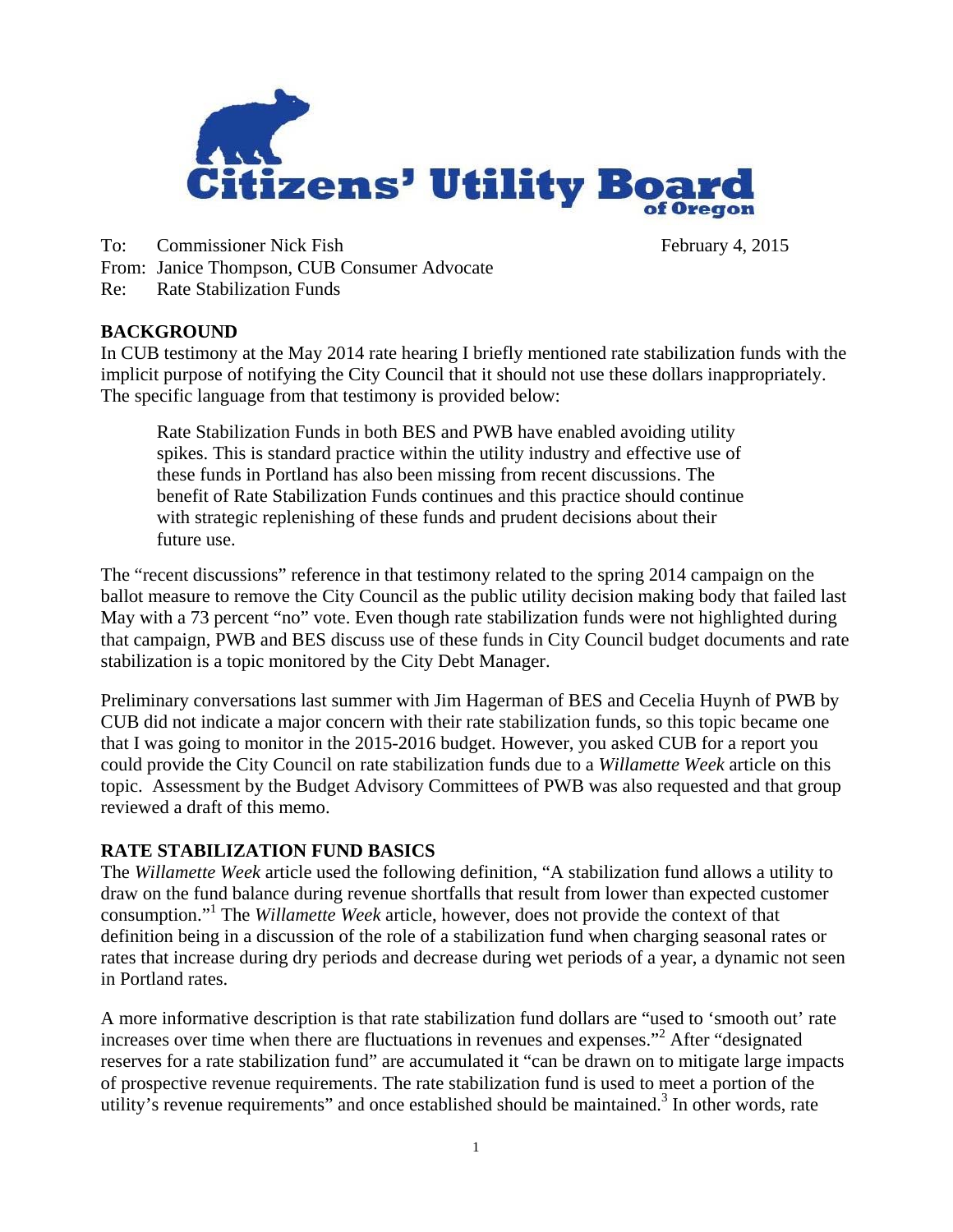stabilization funds are built up and then drawn down, but not eliminated, in a planned and strategic manner.

Financial, economic and capital planning circumstances are not static. It is also important that financial strategies – including use of a rate stabilization fund – are able to adjust and respond to constantly evolving circumstances. For example, not as much was moved from the PWB rate stabilization fund in fiscal year  $2014<sup>4</sup>$  as was originally planned due to higher than anticipated revenues. This kind of adjustment occurs as part of finalizing end of fiscal year accounts. It was prudent since it facilitates projection of lower future rate increases. The new utility oversight group, the Public Utility Board, should be consulted on these adjustments which, though valid, should be more transparent.

## **PORTLAND WATER BUREAU AND BUREAU OF ENVIRONMENTAL SERVICES RATE STABILIZATION FUNDS**

Rate stabilization funds are designed to build up and be drawn down. There is no industry standard for an optimal amount of a rate stabilization fund; rather the circumstances facing each utility determine the size and strategic use of a rate stabilization fund. For example, *Willamette Week* makes a flawed comparison between the rate stabilization funds of the PWB and BES. The *Willamette Week* article implies that the size of the PWB rate stabilization fund is higher than it should be because the current balance in the BES rate stabilization fund is lower. The notion that PWB and BES rate stabilization fund balances should be the same reflects a fundamental misunderstanding of the "build up and draw down" nature of these funds. Right now the BES rate stabilization fund balance may be lower than its PWB counterpart, but that has not always been the case as illustrated in the charts at the end of this memo.<sup>5</sup>

## **BES Rate Stabilization Fund**

BES has had two planned cycles of building up and drawing down its rate stabilization fund. The first began in 1987 linked to growth of the consumer base due to the Mid-County Sewer Project. In 1983 Multnomah County decided to stop providing municipal services to unincorporated areas that led to the annexation of East Portland, in large part to comply with a state environmental requirement that sewer services be provided.  $6 \text{ The Mid-Country project title reflects that the East}$ Portland area affected is in the middle of Multnomah County. Projections of higher rates once service development charges and other revenues from this sewer service expansion ended, however, led to using revenue increases to build up the rate stabilization fund. The fund peaked at \$29.3 million in 1996 and was gradually drawn down to smooth rate increases until 2002.

Beginning in 2003, the BES rate stabilization fund balance began to be increased again and peaked at \$76.5 million in 2008. Drawing down the BES rate stabilization fund since then has smoothed rate increases linked to the construction of the Big Pipe project. This project has reduced Combined Sewer Overflows to levels mandated in an agreement with environmental regulators. For financial resiliency the BES rate stabilization fund will not be spent down to zero with a projected minimum balance goal of 8 percent of operating expenses or about \$10 million. There are planned fluctuations in future levels of the BES rate stabilization funds linked to the smoothing of annual rate increases related mostly to increased debt service on anticipated biennial bond sales.

## **PWB Rate Stabilization Account<sup>7</sup>**

The motivation for the PWB to begin building a rate stabilization fund in 2007 was anticipation of major construction costs related to complying with environmental regulations to build covered reservoirs and decommission open reservoirs in Mt. Tabor and Washington Parks. The PWB rate stabilization fund peaked in 2013 at \$32.6 million and will be drawn down to about \$5 million in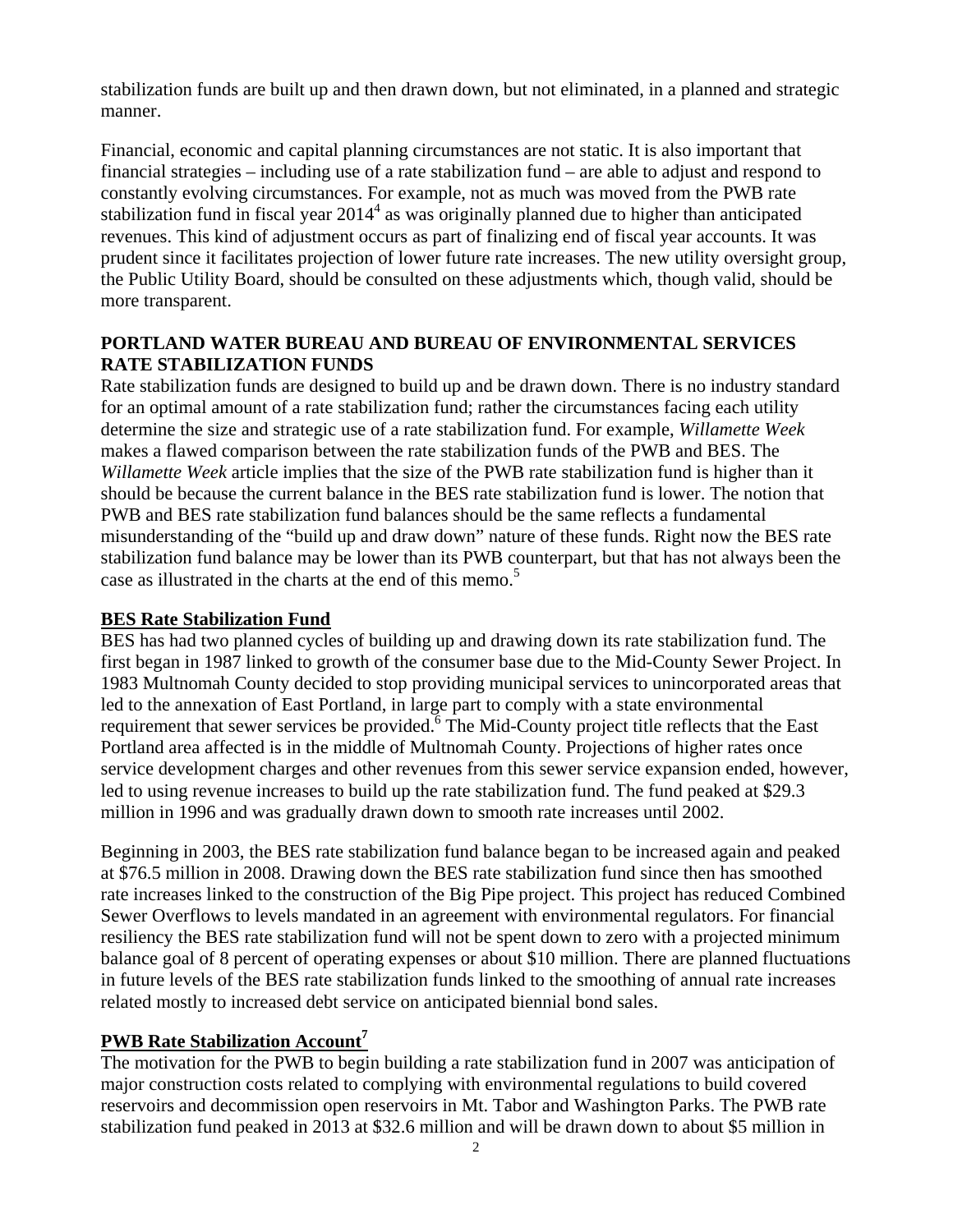2020. This is 6.3 percent of PWB's operating budget while the \$2 million minimum target for this fund balance is 2.5 percent of PWB's operating budget. It is fiscally responsible for these PWB percentages to be lower than the 8 percent fund balance goal of BES for various reasons, but a major factor is the higher debt coverage ratio for water utility bonds due to PWB's Aaa bond rating.

# **RATE STABLIZATION FUND AND BOND RATINGS**

Bond rating agencies view use rate stabilization funds as a "financial asset," especially those funds that have a replenishment plan<sup>8</sup> and are for entities that consistently meet financial and capital improvement planning targets. The PWB Aaa bond rating is the highest in the industry while the BES Aa3/AA- bond ratings are among the best in the country. Bond rating agencies value Portland's use of rate stabilization funds because it demonstrates long-range planning and fiscal prudence on the part of the two utility bureaus.

Transfers of money from rate stabilization funds to operating budgets generally coincides with increases in debt service due to bond sales that, in turn, provide funding for capital improvements. This helps secure a good debt service coverage ratio that clearly indicates the availability of money to repay the bonds when due while also mitigating increases in future rates. Bolstering the credit quality of Portland's utility bonds benefits ratepayers since 44% of an average 2014 residential bill is applied towards paying debt service.

*Willamette Week*'s suggestion that the PWB rate stabilization fund should be spent down in one year would most likely alarm the bond market and rating agencies. Any action that reduces the credit quality of Portland's utility bonds would result in increased borrowing costs and increased rates for water customers. A one-time spend down of the rate stabilization fund could provide a short-term benefit for ratepayers. That benefit, however, would be far outweighed by the risk of increased long-term costs to ratepayers due to potential damage to bond ratings and future rate spikes. For example, if the entire rate stabilization fund was used in one year there would be substantial rate increases the following year.

## **CONCLUSION**

*Willamette Week's* article seems to suggest that the rate stabilization funds for PWB and BES are somehow used as slush funds. We do not find that to be the case. The build-up of the rate stabilization funds and subsequent draw-downs are targeted, strategic and planned. They have eased the financial impact of major capital investments and also help maintain excellent utility bond ratings to ensure that ratepayers get the lowest financing costs possible.

Capital investments are the expenditures with the most significant rate impacts. Those investments are the most in need of ongoing analysis, discussion and review. Preserving the credit quality of Portland's utility bonds also help reduce costs for ratepayers. CUB is pleased to see these points reflected in the final report of the Utility Oversight Blue Ribbon Commission along with the recommendation that capital improvement planning receive significant scrutiny by the Public Utility Board. CUB also places a priority on ensuring that the appropriate projects are chosen at the right time in the right priority order.

The new Public Utility Board advisory group should also receive regular, at least annual, briefings from PWB and BES on the status of utility bonds and rate stabilization funds. Also recommended is having the city debt manager on hand during these briefings. These regular briefings would facilitate the Portland Utility Board's ability to provide input on these topics including possible adjustments in rate stabilization fund balances. CUB would plan on attending these briefings. If